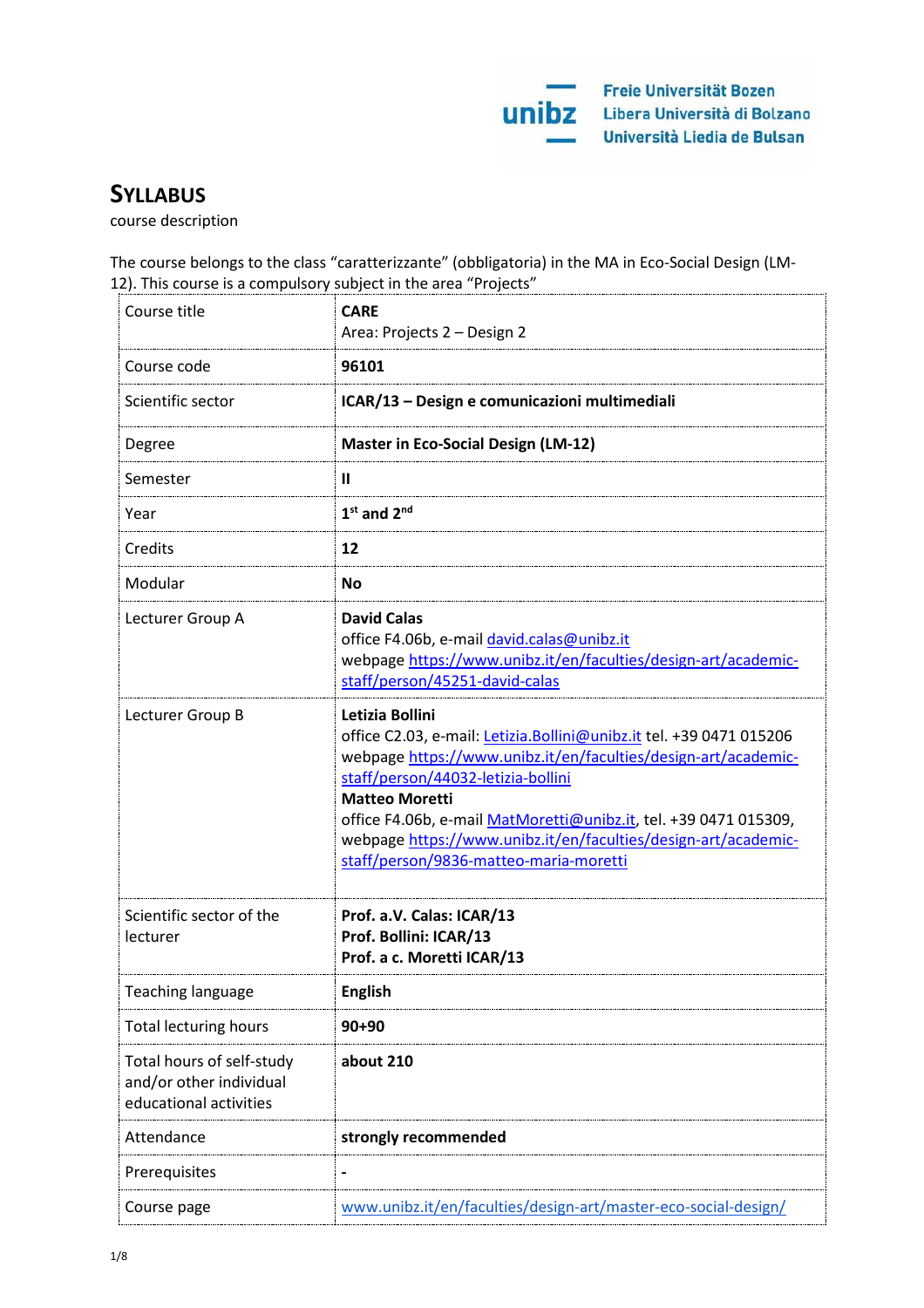# **Course description**

# **Project description group A (Prof. a.V. Calas) & Project description group B (Prof. Bollini, Prof. a c. Moretti):**

Eco-social design can be understood as a diversity of practices and projects that wants to contribute to a much-needed transformation of the relations among humans and between humans and other living beings/ecosystems, in order to move towards more sustainable, non-alienated, resilient, just and equitable futures. This embraces a myriad of changes of producing, distributing and consuming, of living and working together, of societies, economies and cultures. As a whole, this can be called the great social-ecological transformation. This goes along with practices that "maintain, continue, and repair our 'world' so that we can live in it as well as possible. That world includes our bodies, our selves, and our environment, all of which we seek to interweave in a complex, life-sustaining web.", as Bernice Fisher and Joan C. Tronto outline their idea of *CARE*, which is the annual theme of the study course. The theme serves as an inspiration (not a limitation). It brings up questions such as: What to care about and for? With and for whom? Which (social) infrastructures, interfaces, tools, spaces and processes can be designed to enable *CARE* giving and *CARE* receiving? How to design these in *CARE-ful* ways?

With such perspectives students develop projects in cooperation with external partners. As the first step with the start of the semester, students get into a dialogue with potential partners in the [Partner Forum.](https://docs.google.com/document/d/1selRegf1qgmoLPLoMHbRcrttIkLY8g8xGkr4t2AUGPw/edit?usp=sharing) Students are free to invite other potential partners, too (to be communicated and coordinated beforehand). As a next step, students create teams (one team per partner of 2-3 students).

Students are supported in the continuous development of their design-driven projects, from defining the brief to prototyping, testing and reflecting. This goes along with cycles of ideation, research, sketching, quick prototyping and testing, in the atelier, the labs and in "the real world". Early on students are encouraged to work in exploratory and experimental ways, quickly developing rough mockups, models, sketches, visualizations and prototypes, for making ideas visible, tangible, and thus discussable. The process is supported by the course in *Design Research Project 1 + 2*, and additionally by techniques, methods and reflections deriving from the courses' students choose to do in parallel (in the areas *Observe, Analyse & Apply* and in *Make & Intervene*). The design of objects, spaces, processes, interactive applications and of cross-media communication is understood as an integrated task. Each student team is supported individually in setting their focus and priorities, in the choice of media and means, tactics and strategies, etc.

Students are encouraged to take risks. Failures are seen as part of the creative process, and as an occasion to learn, to improve projects and to mature one's own practice. The expected outcome is a design project, which has been properly developed, prototyped, detailed, tested and evaluated in real-life situations and circumstances (as far as possible in the given time-frame and the ongoing Covid19-situation). Projects are aspiring to enable social-ecological transformations and *CARE* in concrete ways, but often real transformations need more than one semester. Therefore, it is important to develop projects in ways that enable continuation and future development.

The project outcomes are exhibited at *Gäste–Ospiti–Guests* (GOG), the end-of-semester exhibition of the faculty. The outcomes and key steps need to be well documented on online portfolio pages and in a booklet, including a critical reflection of their work and its future perspectives. An essential summary for portfolio and press has to be submitted in a defined format.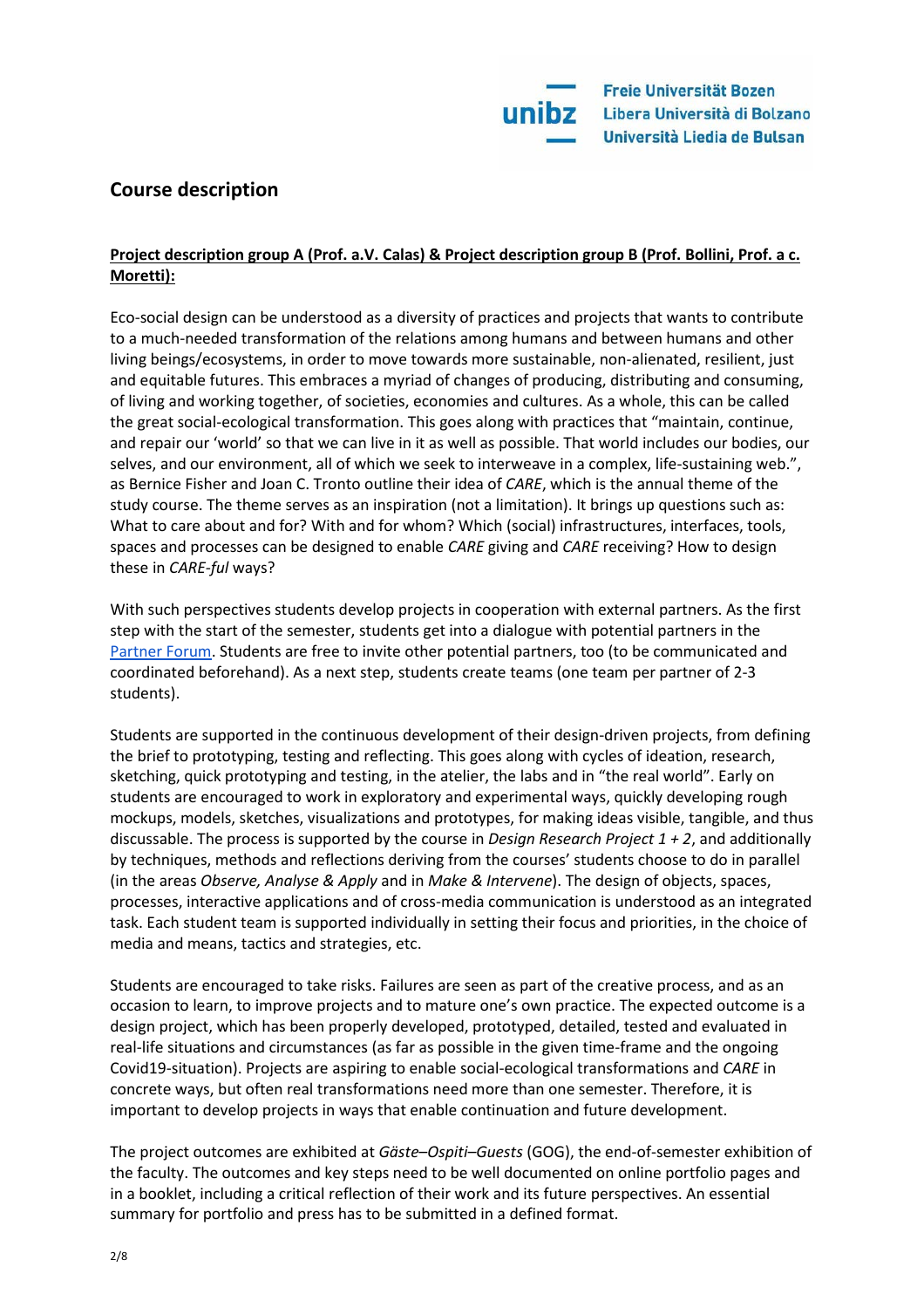# **Educational objectives**

# **Group A (Prof. a.V. Calas) and Group B (Prof. Bollini, Prof. a c. Moretti)**

# **Students will be able to:**

- develop projects in eco-social design from problem finding to prototyping
- collaborate with partners, experts and other designers to develop, prototype and test an integrated project;
- analyse the context of projects, conceptually frame them and explore potentials
- create and develop projects in an integrated way, with an interplay of diverse elements like social interactions, spaces, products, services, cross-media communication, etc.
- think, communicate and act across diverse areas and disciplines. Apply and integrate instruments and knowledge from Design Research and from the chosen courses in the areas Science & Discourse and Make & Intervene. Find for synergies across all areas
- make complex issues tangible by design, visualization and storytelling
- collaborate with partners and experts and other designers to develop and implement an integrated project
- prototype, and partially implement and test projects
- learn quickly and adapt to given situations and their contexts
- propose and develop projects which will contribute to local development while considering the global context, starting from a "glocal" vision, which "focuses on the global and planetary dimension and the local one at the same time" (from the Dizionario Treccani);
- integrate socio-economic aspects and sustainability requirements in project design
- adopt and invent project methods that comply with the requirements and with the needs of the project and its stakeholders
- work with interdisciplinary, international and multidisciplinary teams
- organize and manage creative processes
- organize, manage and motivate a team
- develop an individual way of thinking, leading to critical judgements and self-assessments. Apply critical thinking as it is taught in the area Observe, Analyse & Apply
- balance inspiration and systematic planning
- balance more intuitive ways of working with more analytical ones
- design by taking into account the needs and desires of a given territory, of a situation/set of circumstances, of a specific group of people, thanks to the ability of observing, listening, interacting and mediating amongst various stakeholders involved in the project. Apply methods learned in the area Observe, Analyse & Apply

#### **List of topics covered**

#### *Shared part:*

# *Project description group A (Prof. a.V. Calas) & Project description group B (Prof. Bollini, Prof. a c. Moretti):*

Eco-Social Design, Social-Ecological Transformation, Strategic Design, Project Development

# *Specific part (Object–Space–Services)*

#### **Project description group A (Prof. a.V. Calas):**

Design Concepts, Creative Problem Solving Process, Service Design, Social Entrepreneurship, Spatial Design, Strategy for Social Production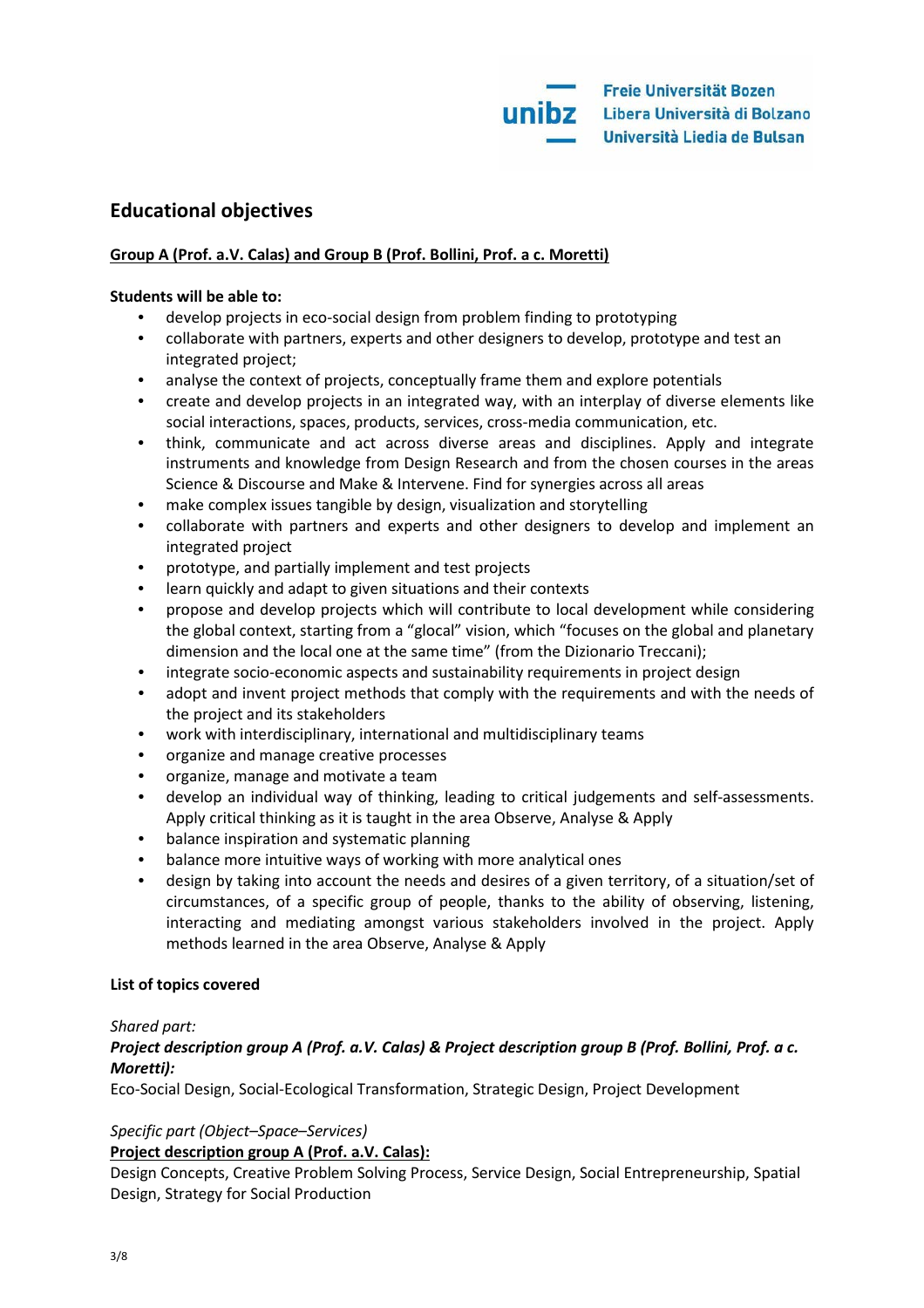#### *Specific part (Communication–Interaction–Services)* **Project description group B (Prof. Bollini, Prof. a c. Moretti):**  Visual Communication, Media Tactics, Social Interaction Design

#### **Teaching format**

# *Project group A (Prof. a.V. Calas) & Project group B (Prof. Bollini, Prof. a c. Moretti):*

Project-work with a balanced mix of lectures, exercises, labs, workshops, presentations and reviews (individually and in groups);

Additionally: interventions by external experts and eventually (small) excursions

#### **Learning outcomes**

# **Group A (Prof. a.V. Calas) & Group B (Prof. Bollini, Prof. a c. Moretti)**

#### *Knowledge and understanding*

- understand the potential and restrictions of given settings, the connected issues and actors / stakeholders, considering available capacities, recourses, instruments and technologies
- understand the requirements and potentials of a project, including all the above mentioned

# *Applying knowledge and understanding*

- be able to conceptually frame projects, integrating competencies and knowledge from Design Research and from courses of the area *Observe, Analyse & Apply*
- be able to co-create original ideas for effective projects, aiming at desirable and viable Eco-Social transitions
- be able to develop effective projects in given situations (see above) with the abovementioned aims
- setup and organize a project according to its requirements, across all phases: initial research, finding, project development, exploration and experimentation, prototyping, testing and publishing / exhibiting.
- be able to design and build mockups, functional models and/or other artefacts, which make the project tangible and testable, integrating methods and skills from courses of the area *Make & Intervene*
- Integrate approaches, knowledge, methods, competences, skills and technologies from multiple fields and (design) disciplines

#### *Making judgments*

- be able to critically assess potentials and restrictions of given situations and settings (see above), and estimate strength, challenges, risks and prospects
- be able to review projects critically, to understand what is working, what could be improved (and how)
- apply instruments and knowledge from other courses, regard to making judgments, in particular critical thinking as learned in courses of the area *Observe, Analyse & Apply*

#### *Communication skills*

- think, communicate and act across diverse areas and disciplines
- be able to present and discuss the own project successfully (in diverse settings, using appropriate media and modes)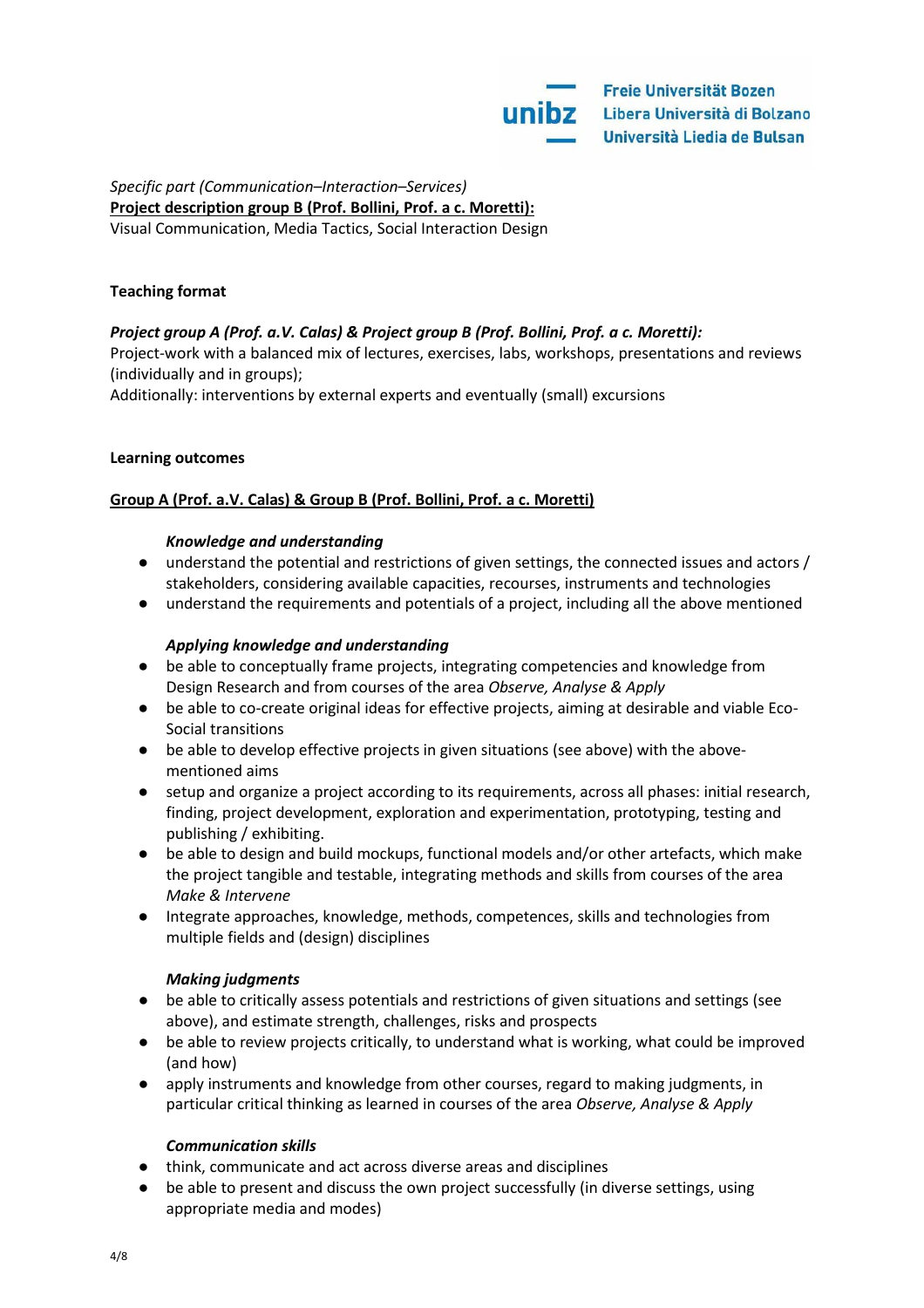

● be able to communicate and collaborate in teams, with partners, stakeholders and potential users or audiences

#### *Learning skills*

- learn quickly and adapt to given situations and their contexts
- understand own capacities and limitations, and understand, where, when and how to involve other experts / partners, for certain competences, roles and tasks

#### **Group A (Prof. a.V. Calas)**

#### *Knowledge and understanding*

- understand basic methods, tools and strategies of innovation process and creative problem solving (understand, systemize, create) for the design of objects, services, spaces and interventions
- understand the key features of a human-centred approach
- learn conceptual, transdisciplinary and experimental thinking
- learn basic knowledge of Social Entrepreneurship
- understand the different aspects and impacts of design at social, environmental, political and functional levels around your defined problem space
- understand the approach of holistic solution ecosystems in terms of value chains, socioeconomic strategies, systems, relationships and processes
- The focus within this spectrum depends on the needs and interest of each student and each project. The main part of the teaching is conducted through individual consultancies of project teams and single students.

#### *Group B (Prof. Bollini, Prof. a c. Moretti)*

#### *Knowledge and understanding*

● understand basic methods, strategies and tactics of project development, communication design, and social interaction design oriented towards social-ecological transformation and *CARE*. The focus within this spectrum (and beyond) depends on the interest of each student and on the needs of their project as if the main part of the teaching happens in individual consultancies of project teams and single students.

#### **Assessment**

#### **Group A (Prof. a.V. Calas) & Group B (Prof. Bollini, Prof. a c. Moretti)**

Throughout the semester the works-in-progress are critically and constructively discussed.

At the end of the semester, students exhibit, present, and critically discuss their work and its future perspectives.

All presentations include tangible materials such as sketches, diagrams, images, models and prototypes, documentation of interventions or events, and/or any other designed artefacts. A special emphasis is given to the final exhibition and the presentation as a design project by itself. It should emphasise the qualities of the project in a clear, convincing and attractive ways and communicate especially with the external partners and stakeholders.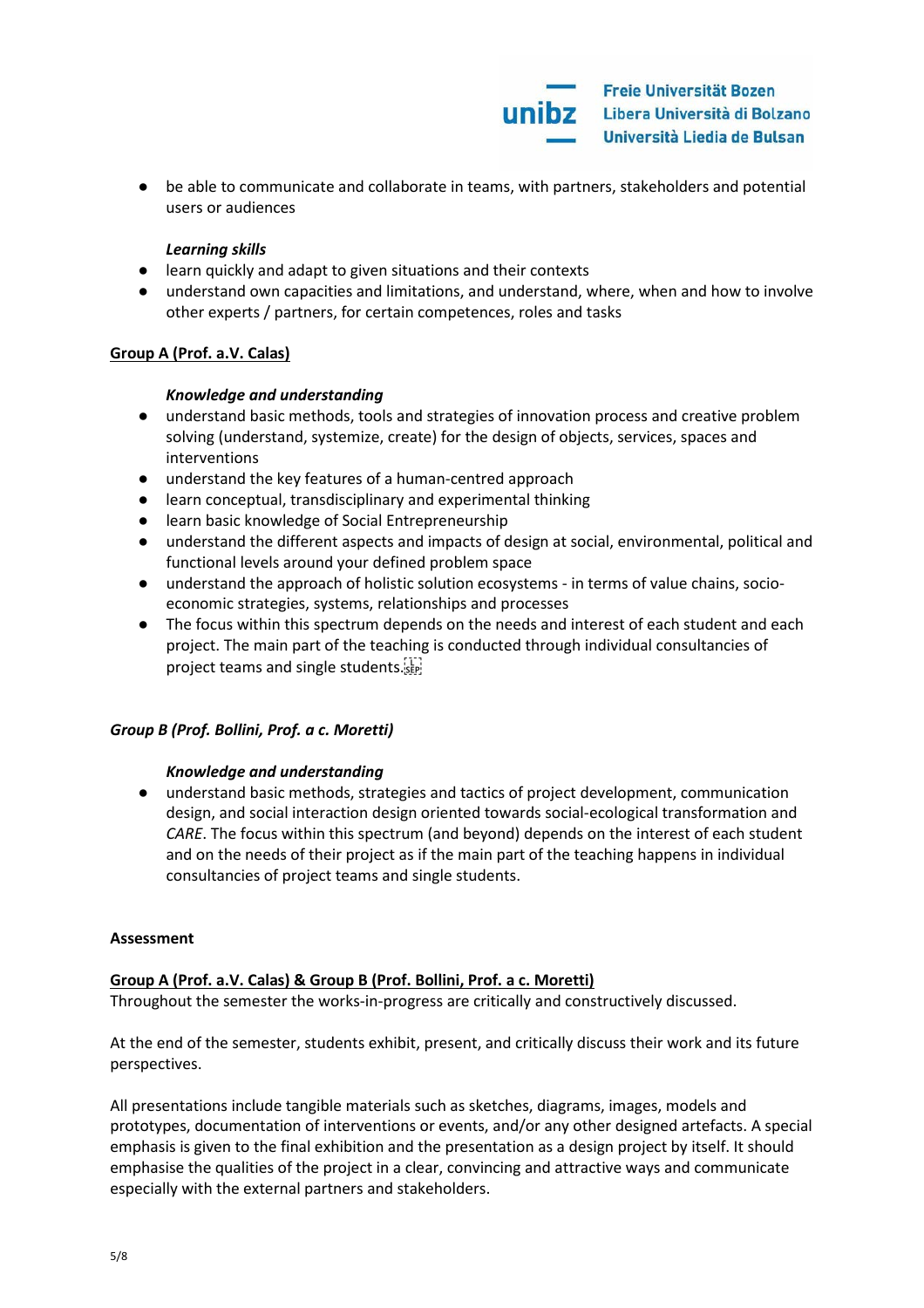Additionally, a shared documentation has to be submitted. This essential documentation should be concise and attractive for interested audiences, like fellow designers and practitioners, project partners and stakeholders potential collaborators, participants, etc.). The format of the documentation will be defined and communicated two weeks before the end of the semester at the latest. At the very end of the exam period the so-called *[The Transfolder](https://docs.google.com/document/d/1ok7oar_tqrw80F_RSatHrKX_9F1emHi2gsPuwjR4U4Q/edit?usp=sharing)* has to be submitted by each student (with the exam of the English course; students, who are exempt from the English course have to submit the transfolder on the same date). It contains all relevant outcomes of all courses a student did in the academic year. It's just a compilation. No additional documentation needs to be done. Just a table of contents and a short description of links between courses have to be written (both is part of the English exam and supported by the English teacher) needs to be added. *The Transfolder* enables both students and teachers to get an overview of the complex of one academic year and to see how the diverse activities play together (or not).

An essential summary for portfolio and press has to be submitted in a defined format. **Delivering the summary and material for portfolio and press in a quality that is good enough for high-quality print publications such as magazines and books or online publications such as portfolio pages or blogs is a precondition for getting the grade.**

**Assessment language:** English

# **Evaluation criteria and criteria for awarding marks**

# **Group A (Prof. a.V. Calas) & Group B (Prof. Bollini, Prof. a c. Moretti)**

1. **Eco-Social agency**

Impacts and potentials for positive eco-social change

# 2. **Qualities of designed artefacts**

Aesthetic and technical qualities, and in how far these qualities foster the eco-social agency. How they build upon the state of the art in your chosen field and (design) disciplines. Boldness and vigour of experimentation and design exploration.

#### 3. **Conceptual framing, reflection and future perspectives**

A visual map of 'state of art' setting out the terrain of your project and your starting position. Critical analysis, synthesis, reflection and evaluation. Understanding of iterative development and future perspectives.

#### 4. **Relations, processes and organization**

Understanding and managing relations and processes with the project team, collaborators, partners, stakeholders and other actors. Project management.

# 5. **Storytelling**

Effectiveness and potential in communicating the project to relevant publics. Quality and effectiveness of presentation techniques and narrative. How well the story attracts attention, convinces and touches audiences. Defence of your proposition and your response to critics.

All works have to tackle all 5 qualities. Particular weight is given to the interplay between *eco-social agency* (1), the *qualities of the of designed artefacts* (2) and *Conceptual framing, reflection and future perspectives* (3).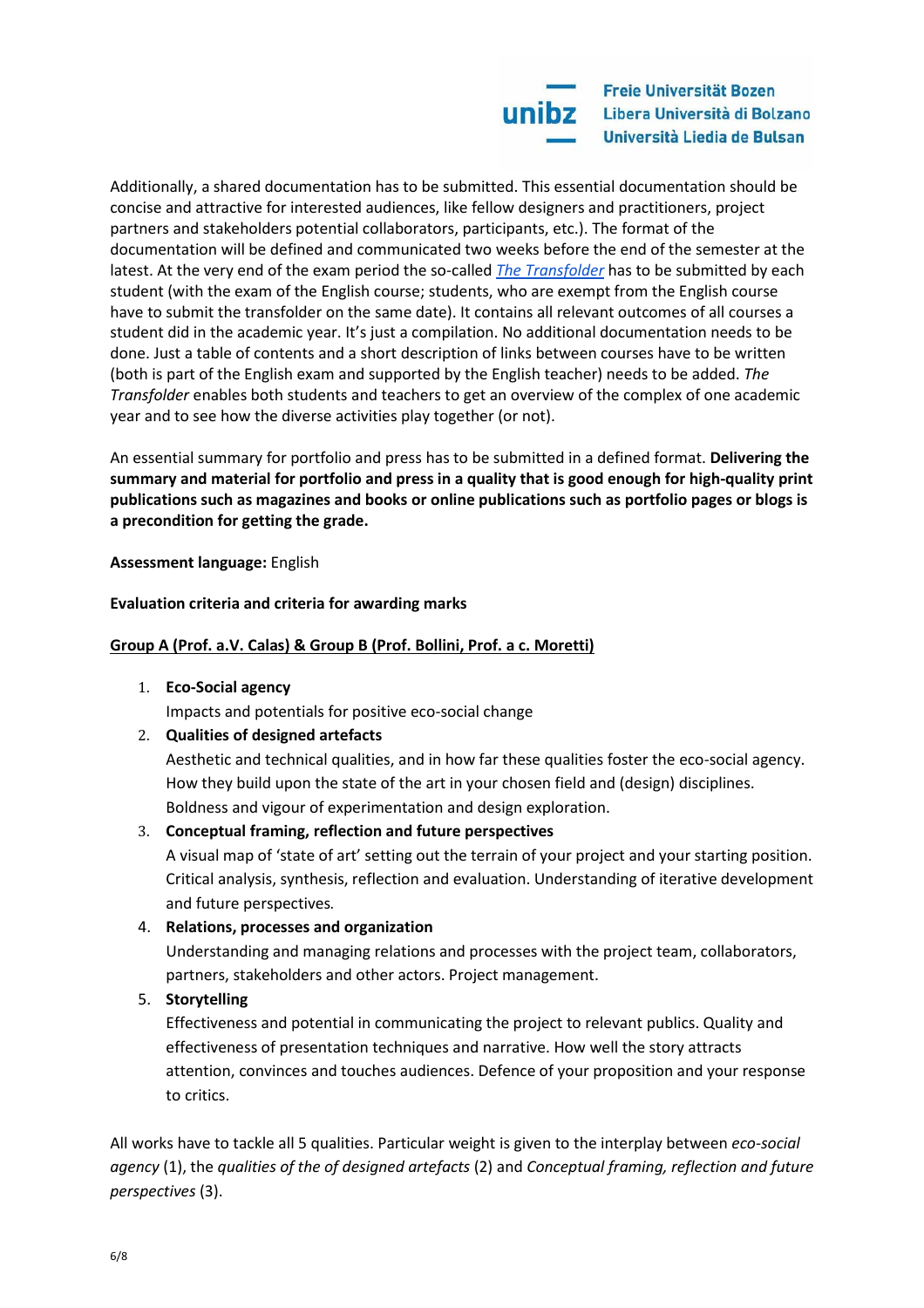

#### **Required readings**

A selection of short texts, which are used for the *Reading and Designing Circles*. To be provided at the latest one week before each *Reading and Designing Circle*.

#### **Supplementary Readings and other inspirations**

[24 facts](https://www.scientists4future.org/stellungnahme/facts-2019-03/) compiled by Scientists for Future

Roger, Hallam (2019): Common Sense for the 21st Century

*Other:* 

Boehnert, Joanna: Design, Ecology, Politics: Towards the Ecocene, 2018

Bonsiepe, Gui: *The Disobedience of Design*. Bloomsbury, 2021

Chatzidakis, A., Hakim, J., Litter, J., & Rottenberg, C. (2020). The care manifesto: The politics of interdependence. Verso Books.

D'ignazio, C., & Klein, L. F. (2020). Data feminism. MIT press. [\(read on MIT open press\)](https://data-feminism.mitpress.mit.edu/)

Fuad-Luke, Alastair et al. [Agents of Alternatives.](http://agentsofalternatives.com/?page_id=351) Berlin: Agents of Alternatives, 2015.

Gold, R. (2007). *The Plenitude. Creativity, Innovation and Making stuff.* The MIT Press

Gruendl, Harald, Ulrike Haele, Marco Kellhammer, Christina Nägele (IDRV): EN: [Tools for the Design Revolution. A handbook for sustainable design strategies](http://www.idrv.org/publications/tftdr/) by IDRV – Institute of Design Research Vienna (book with hands-on tools and cases) DE[: Werkzeuge für die Designrevolution. Ein Handbuch für zukunftsfähige Designstrategien](http://www.idrv.org/publications/wfddr/) vom IDRV – Institute of Design Research Vienna

Habermann, F. (2016): Ecommony. UmCARE zum Miteinander, Sulzbach

Helfrich, Silke and David Bollier: Free, Fair and Alive, 2019; [free online version](https://www.freefairandalive.org/read-it/)

Helfrich, Silke and David Bollier, [The Wealth of the Commons.](http://wealthofthecommons.org/) (book)

Holmes, Kat: *Mismatch. How Inclusion Shapes Design*. MIT Press, 2018

I.L.A. collective: At the Expense of Others? How the imperial mode of living prevents a good life for all, Munich, 2019 [\(free PDFs\)](https://aufkostenanderer.org/publication-in-english-language/)

I.L.A. Kollektiv: Das Gute Leben für Alle – Wege in die solidarische Lebensweise, Munich, 2019 [\(free](https://aufkostenanderer.org/publication-in-english-language/)  [PDFs\)](https://aufkostenanderer.org/publication-in-english-language/)